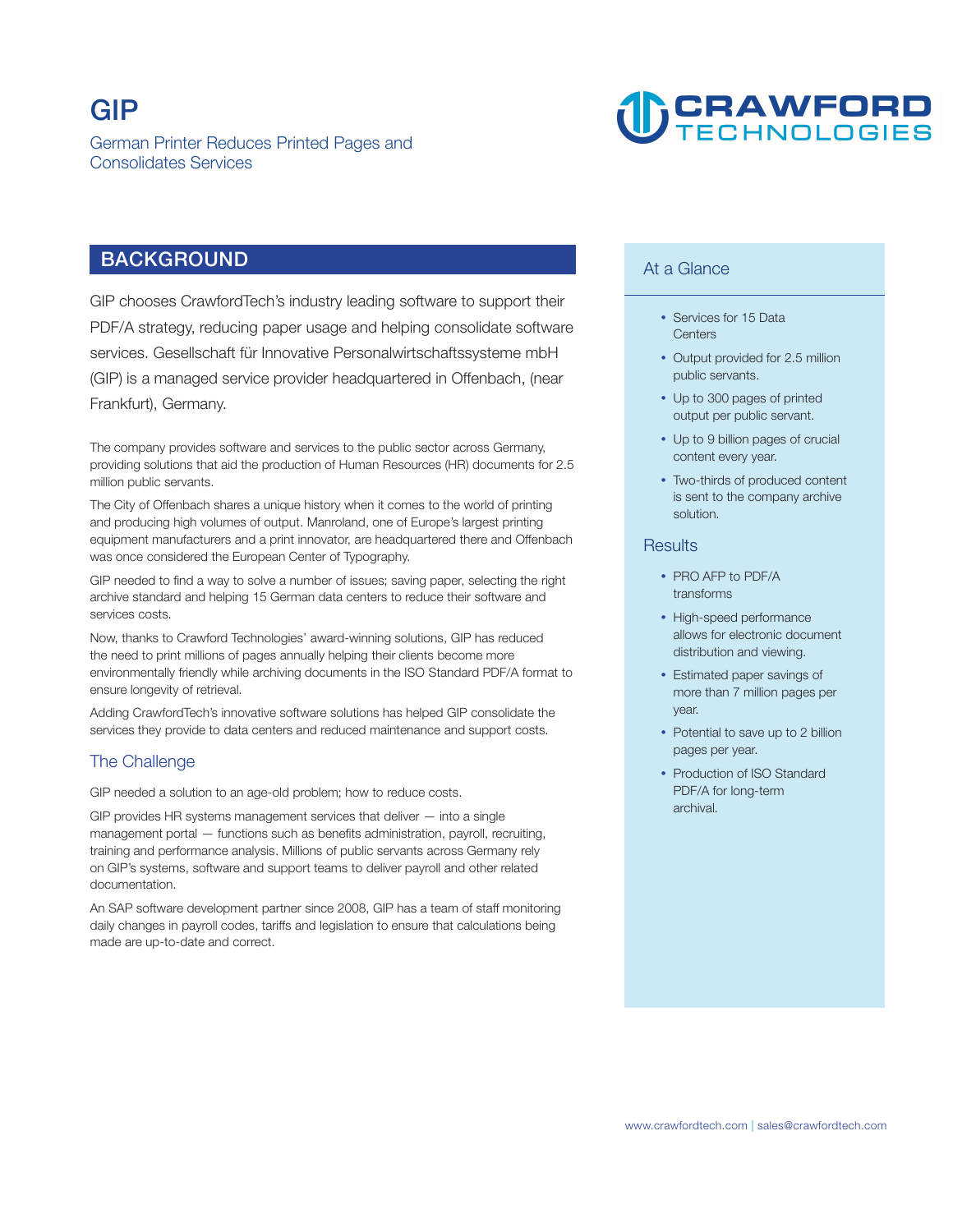# **CRAWFORD**

**GIP is responsible for providing managed service and software solutions to 15 data centers across Germany, which in turn provide document output and management for 2.5 million public sector workers. The amount of documentation GIP is responsible for is staggering since each monthly salary period generates up to 300 pages of output per public servant. That means their systems and support teams create up to 9 billion pages of crucial content every year.** 

**One third of that documentation is given to the employee, while the other two thirds are sent to the company and an archive solution. Due to German laws, the companies are required to keep their portion of the output as a paper archive, so it is not possible to eradicate printed documents entirely.** 

**However, paper volume was not the only problem GIP needed to solve.** 

**Historically, the data centers that GIP services have bought are comprised of a number of software components from dozens of different vendors in order to create a full solution for their end clients. This has led to each data center having different solutions for the same problem and having to pay multiple support and maintenance contracts to various suppliers.** 

**Additionally, GIP needed a way to interact with new archiving hardware, software and processes that conform to Germany's laws on document retention. Depending on the document type, not only does the organization need to archive the output, but they also need to destroy it at the appropriate time. Interfacing with systems that can manage this process is paramount.** 

**"There is a lot of paper wasted every year. We calculated that we could save 750 million pages per year in just the HR area if we could find the right solution," said Patrick Jehle, Product Owner at GIP.** 

**"Our main intention was not to change the whole process within each data center, but to take the AFP printing file created by each location and generate the correct documents, in the correct format, without changes," Jehle continues.** 

#### **Solution**

**Jehle and his team began investigating solutions that would allow them to complete their three objectives without making changes to the processes or systems already in place. The discovery and implementation phase took time to complete though due to the complexities of working in the public sector.** 

**"With public sector solutions in Germany, it takes a lot of paperwork" Jehle explains. Choosing to work with CrawfordTech products came down to two main factors; the breadth of operating systems, platforms and solutions the software will work with, and the total cost of ownership of the system. By keeping the costs relative to the task at hand, CrawfordTech were able to help GIP provide the data centers with a cost-effective solution. The flexibility and open nature of the software also helped with implementation timescales, and GIP were able to put the software in place without changing their processes – a key element in their overall strategy.** 

**The solution now works as follows: Every month, the HR department of any public company in Germany starts the payroll process. The HR software calculates the amounts for each person and all the payment instructions, and the resulting documentation is put into an AFP file. CrawfordTech's PRO AFP to PDF/A Transform processes this huge print file and the resulting output is printed and/or archived.** 

### **Why should I consider PRO AFP to PDF/A?**

- **When you want create a PDF archive for your customers to view online.**
- **When you want to create a PDF archive so that you may reprint historical customer documents.**
- **When you want to reduce your print and mail costs by getting your customers to view their documents online in PDF instead of receiving them through the mail.**
- **When you want to migrate from one print technology to another that supports PDF.**

#### **What can PRO AFP to PDF/A do?**

- **Add CrawfordTech's PRO Splitter to automatically separate your PDFs into individual PDFs per mail piece or by other criteria.**
- **Add CrawfordTech's PRO Indexer to automatically create index files to facilitate archive loading while performing the transform.**
- **Add CrawfordTech's Operations Express product to enhance your print production workflows; improving efficiency, saving time and saving money.**
- **Add CrawfordTech's Transpromo Express product to add inserts, promotional messages, informational messages and graphical elements.**